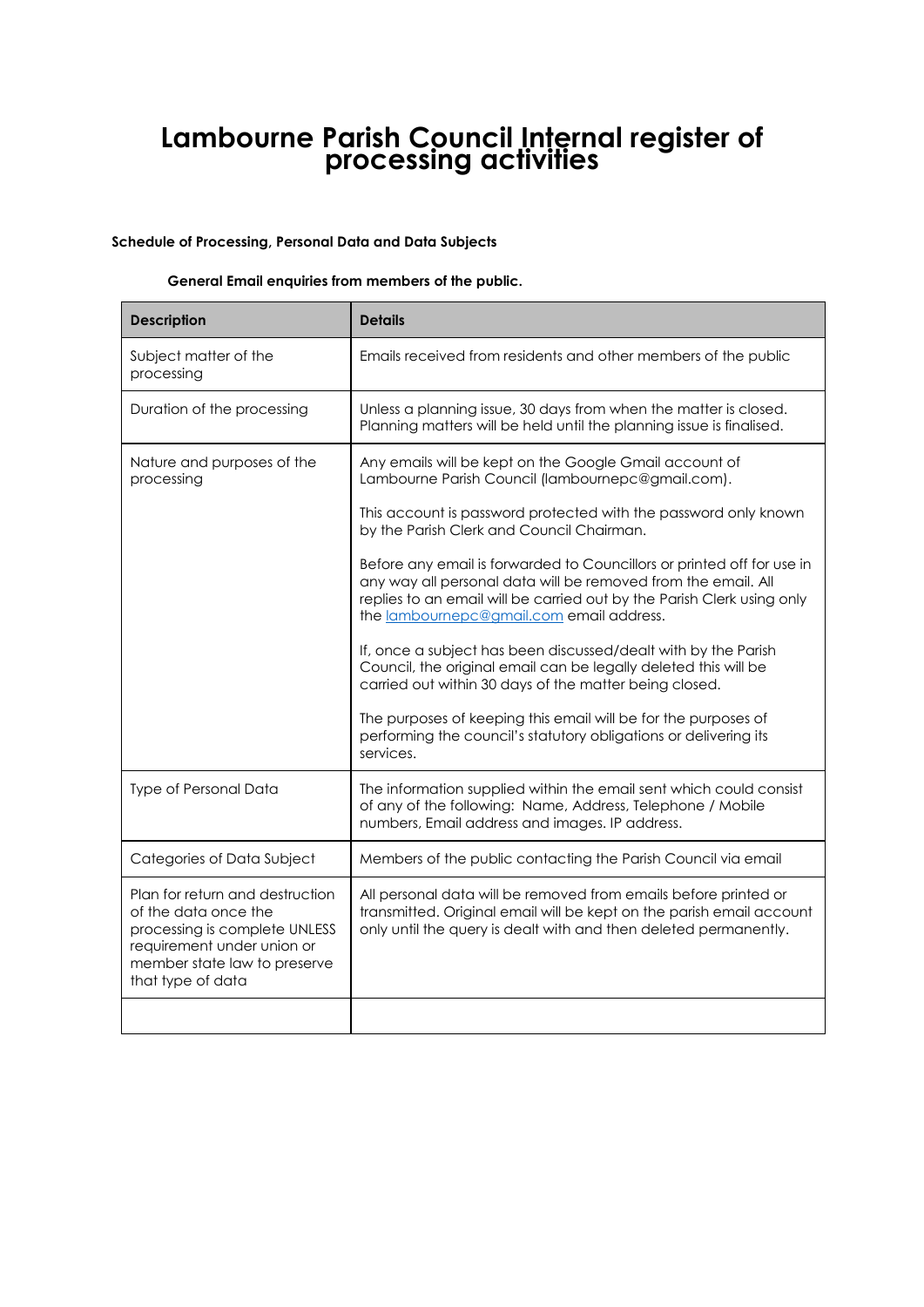### **Schedule of Processing, Personal Data and Data Subjects**

## **Quotes and Invoices from existing and potential Suppliers**

| <b>Description</b>                                                                                                                                                          | <b>Details</b>                                                                                                                                                                          |
|-----------------------------------------------------------------------------------------------------------------------------------------------------------------------------|-----------------------------------------------------------------------------------------------------------------------------------------------------------------------------------------|
| Subject matter of the<br>processing                                                                                                                                         | Quotes and Invoices from existing and potential Suppliers                                                                                                                               |
| Duration of the processing                                                                                                                                                  | 6 Years                                                                                                                                                                                 |
| Nature and purposes of the<br>processing                                                                                                                                    | All invoices received will be kept in an invoice folder that is locked<br>in a secure filing cabinet. Any invoice sent by email will be printed<br>off (1 copy) to be kept in the file. |
|                                                                                                                                                                             | Any quotes received will be kept in a quotes file which is securely<br>kept in a locked filing cabinet.                                                                                 |
|                                                                                                                                                                             | These files will be taken to Council meetings for the purpose of<br>accepting quotations for work and payment for work carried out.                                                     |
|                                                                                                                                                                             | Any emails quotes and invoices will be kept on the Google Gmail<br>account of Lambourne Parish Council (lambournepc@gmail.com).                                                         |
|                                                                                                                                                                             | This account is password protected with the password only known<br>by the Parish Clerk and Council Chairman.                                                                            |
|                                                                                                                                                                             | The purposes of keeping this information will be for the purposes of<br>performing the council's statutory obligations or delivering its<br>services.                                   |
| <b>Type of Personal Data</b>                                                                                                                                                | The information supplied could consist of any of the following:<br>Business Name, Name, Address, Telephone / Mobile numbers, Email<br>address and images. IP address.                   |
| Categories of Data Subject                                                                                                                                                  | Companies quoting for or invoicing for Council work                                                                                                                                     |
| Plan for return and destruction<br>of the data once the<br>processing is complete UNLESS<br>requirement under union or<br>member state law to preserve<br>that type of data | Once the 6 year period is up the quote/invoice will be destroyed<br>by secure shredding and receipt of destruction logged.                                                              |
|                                                                                                                                                                             |                                                                                                                                                                                         |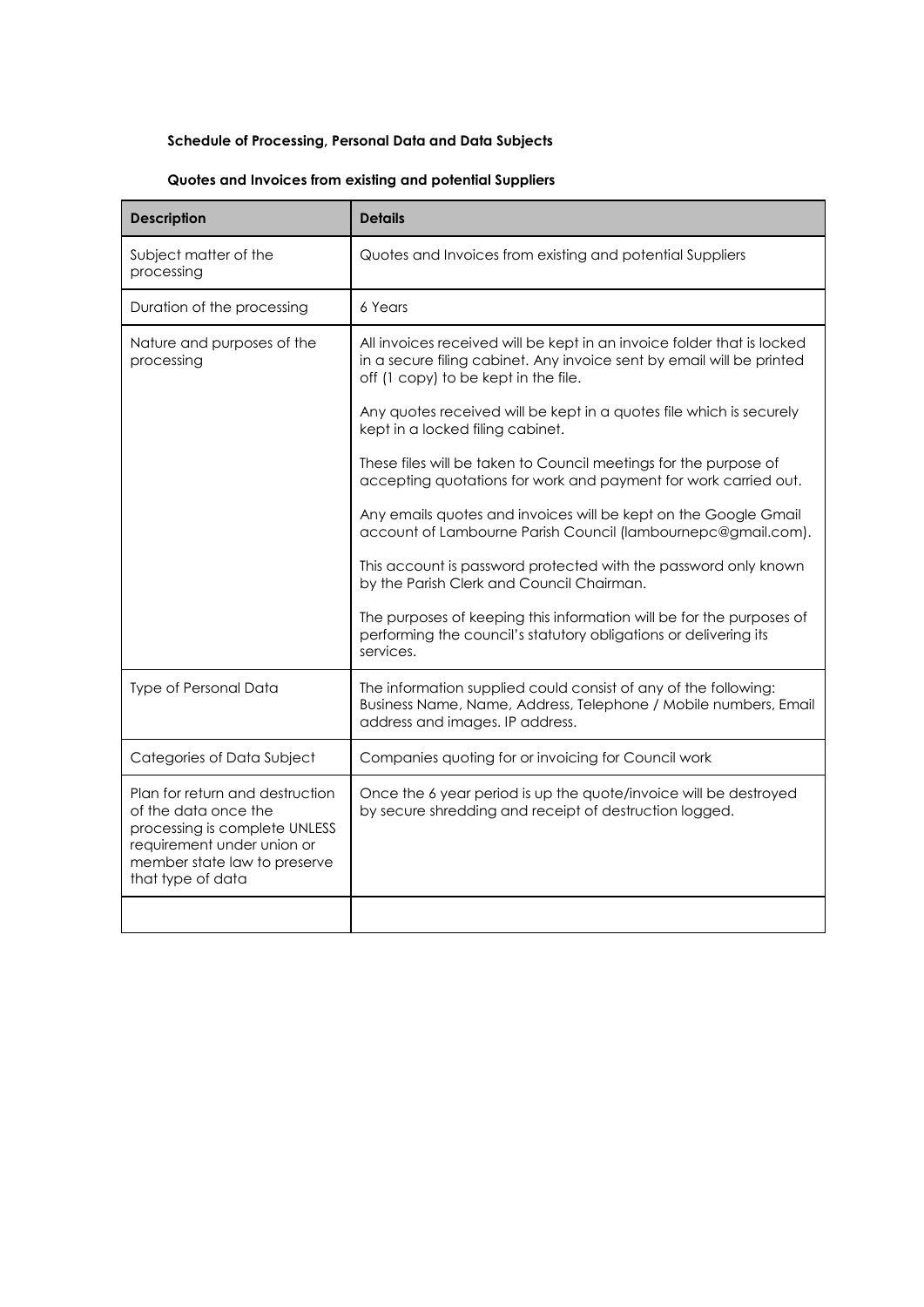# **Schedule of Processing, Personal Data and Data Subjects**

### **Councillors Personal Information**

| <b>Description</b>                                                                                                                                                          | <b>Details</b>                                                                                                                                                                                                                                         |
|-----------------------------------------------------------------------------------------------------------------------------------------------------------------------------|--------------------------------------------------------------------------------------------------------------------------------------------------------------------------------------------------------------------------------------------------------|
| Subject matter of the<br>processing                                                                                                                                         | Councillors personal information                                                                                                                                                                                                                       |
| Duration of the processing                                                                                                                                                  | Indefinite                                                                                                                                                                                                                                             |
| Nature and purposes of the<br>processing                                                                                                                                    | This information is used as contact details for the Parish Council and<br>is publicly available on the Parish website at<br>www.lambourneparish.org. This is for the purpose of transparency<br>allowing members of the public to contact Councillors. |
|                                                                                                                                                                             | This information is also kept for the purposes of the Parish Clerk<br>communicating with each Councillor and Councillors<br>communicating between each other.                                                                                          |
|                                                                                                                                                                             | Emails from Councillors will not be printed off.                                                                                                                                                                                                       |
|                                                                                                                                                                             | Any email from the Parish's District Councillor and County<br>Councillor will not be printed off.                                                                                                                                                      |
|                                                                                                                                                                             | Emails from Councillors will be kept on the Google Gmail account<br>of Lambourne Parish Council (lambournepc@gmail.com).                                                                                                                               |
|                                                                                                                                                                             | This account is password protected with the password only known<br>by the Parish Clerk and Council Chairman.                                                                                                                                           |
|                                                                                                                                                                             | The purposes of keeping this information will be for the purposes of<br>performing the council's statutory obligations or delivering its<br>services.                                                                                                  |
| Type of Personal Data                                                                                                                                                       | The information supplied could consist of any of the following:<br>Name, Address, Telephone / Mobile numbers, Email address and<br>images. IP address, Declarations of interests.                                                                      |
| Categories of Data Subject                                                                                                                                                  | <b>Local Parish Councillors</b>                                                                                                                                                                                                                        |
| Plan for return and destruction<br>of the data once the<br>processing is complete UNLESS<br>requirement under union or<br>member state law to preserve<br>that type of data |                                                                                                                                                                                                                                                        |